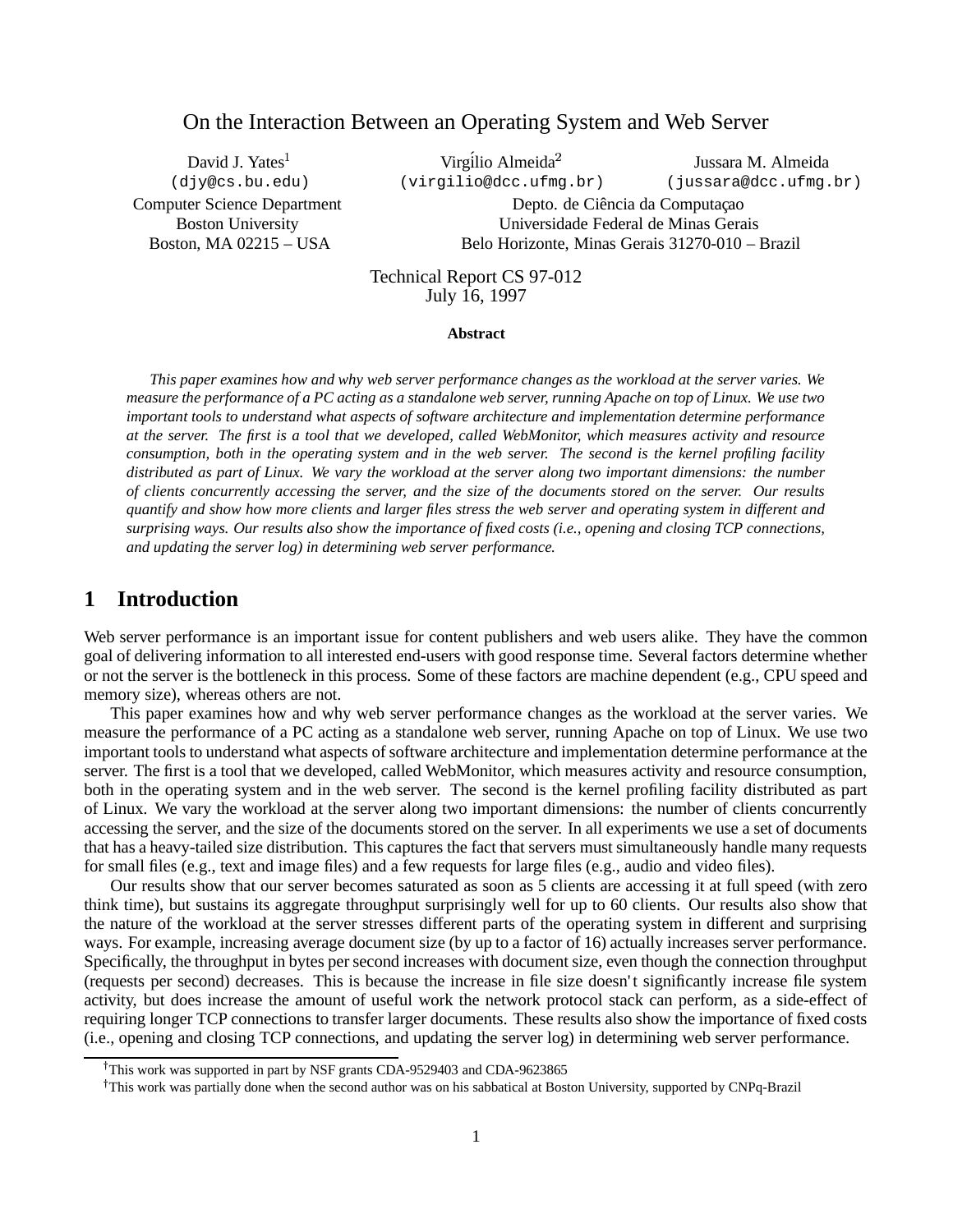The paper is organized as follows. Section 2 presents an overview of the WebMonitor architecture and important aspects of its implementation. In section 3, we describe the experimental environment that was instrumented and measured, and the workload used to drive our experiments. Section 4 discusses and analyzes the results obtained by WebMonitor and the Linux profiling facility. Finally, we summarize the main contributions of our work in section 5.

## **2 WebMonitor Architecture**

WebMonitor is a tool for measuring and understanding server behavior. It can be viewed as a combination of two main modules that operate at different levels of the system and collect performance data using different techniques. The Kernel Module (KM) runs independently of the web server and collects information about the operating system as a whole. The code for the Server Module (SM) is actually compiled and linked with the server code, and therefore runs as part of the server.

KM periodically collects resource usage data from both system-wide and web server standpoints. The information collected includes processor utilization, disk activity, paging activity and interrupt rates. This module also collects statistics about network activity, such as the number and state of TCP connections to the HTTP port at the server. Such statistics are useful for understanding the "lifetime" of connections in the server. KM also obtains perprocess performance data including CPU and memory utilization. The Linux kernel provides a "virtual file system", the /proc filesystem [12], that keeps, in *main memory*, performance data regarding kernel activity. This information can be read by user programs through several read system calls. However, we found that obtaining performance statistics through /proc was very expensive, especially during the operation of our web server when it was busy. Thus, we decided to implement KM using four new system calls that summarize and return specific information about kernel activity [1].

Instead of being based on periodic sampling, like KM, the SM collects information about server performance based on a trace of events that occur during the handling of each HTTP request. The data collected includes bytes transmitted, connections established and disk operations. Another important piece of information is the response time of the server for processing a request. The time measured by the SM begins with the establishment of a connection and ends when the server (i.e., HTTP process) is ready to handle the next request. It is broken into three components, which are measured in processor time and elapsed time. *Parsing time* is the interval that begins just after the establishment of the connection and ends when the header of the request has been parsed and is ready to be processed. *Processing time* is the time spent actually processing the request. It does not include the server logging time. It accounts for the time spent reading the URL (Uniform Resource Locator) and the time needed to move the file from memory or disk to the network. *Logging time* is the time spent performing standard HTTP logging. After logging, a server process is ready to handle a new request.

Document size at web servers follow heavy-tailed distributions, that have very large variance [2]. Thus, average results for the whole population of requests would have no statistical meaning. However, keeping detailed information about each individual request is unfeasible in terms of overhead. As a compromise to keep overhead as low as possible without impairing the accuracy and significance of the measurements, SM categorizes requests into a small number of classes, defined by ranges of file sizes. The overhead introduced by WebMonitor is low. We compared the performance of our web server with and without the monitor (KM and SM modules). We found the difference in performance between these two cases to be less than 4% [1].

## **3 Measurement Methodology**

This section describes the environment where we carried out the web server experiments. Our hardware platform was an Intel Pentium 75 MHz system, with 16 Megabytes of main memory, a 0.5 Gigabyte disk and a standard 10 Megabit/second Ethernet card. The operating system used is Linux version 2.0.0, which is distributed under the terms of GNU General Public License [12]. The server software is Apache, version 1.1.1, a public domain HTTP server [10]. Our Apache server was configured to run in standalone mode, since this is far more efficient than running it from the inetd system process.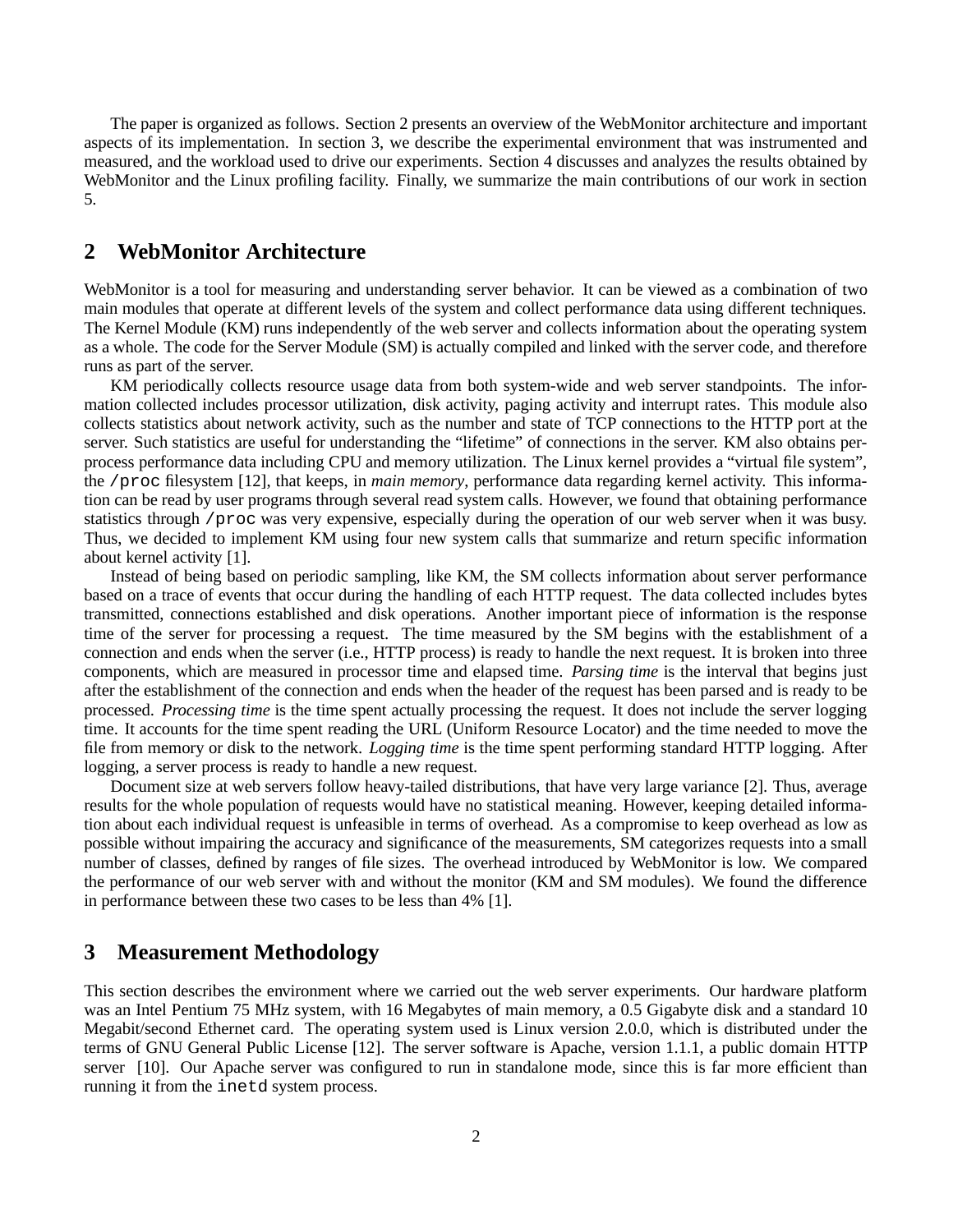To generate a representative WWW workload, we used WebStone [11] (version 2.0), which is an industrystandard benchmark for generating HTTP requests. WebStone is a configurable client-server benchmark, that uses workload parameters and client processes to generate web requests. It makes a number of HTTP GET requests for specific pages on a web server and measures the server performance, from a client standpoint. Each client process successively requests files from the server, as fast as the server can answer the requests and collects performance statistics. After all clients finish running, the master process generates an overall server performance report based on the statistics collected by each client. The main performance measures collected by WebStone are latency and throughput, measured in connections per second and also in bytes transferred per second. Table 1 gives parameters that define the baseline HTTP workload (referred to as workload A) used in our experiments. To vary document sizes, we multiply and divide the documents in workload A by 2 and 4, to give workloads  $A/4$ ,  $A/2$ ,  $A*2$ , and  $A*4$ . Table 2 gives the mean document size for each of the workloads. Truncation and rounding are responsible by the fact that averages do not increase exactly by a factor of 2 in this table.

|             |                        |              | File size (KBytes) | Access probability |                |
|-------------|------------------------|--------------|--------------------|--------------------|----------------|
| <b>Item</b> | <b>Number of files</b> | <b>Total</b> | <b>Average</b>     | <b>Total</b>       | <b>Average</b> |
| <b>HTML</b> | 24                     | 180          | 7.5                | 0.192              | 0.008          |
| Images      | 29                     | 385          | 13.28              | 0.754              | 0.026          |
| Sound       | 20                     | 3580         | 179                | 0.05               | 0.0025         |
| Video       |                        | 9216         | 2304               | 0.004              | 0.001          |

Table 1: Characteristics of workload A.

| Workload                                              | A/4 | A/2 | $A*2$ | $A*4$ |
|-------------------------------------------------------|-----|-----|-------|-------|
| <b>Average File</b>                                   |     |     |       |       |
| Size (KBytes)   7.00   14.82   29.31   58.73   117.46 |     |     |       |       |

Table 2: Average file size of the workloads.

### **4 Results**

Our results evaluate web server performance for different workloads, and provide insight into what aspects of the operating system are most important in determining web server performance. We vary the web server workload along two important dimensions: the number of clients accessing the server, and the size of the documents stored on the server. In one set of experiments, we fix the set of documents accessed, and vary the number of clients concurrently accessing the server. In another set of experiments, we fix the number of clients accessing the server and vary the size of the documents stored on the server. The performance metrics we use in our evaluation are throughput and latency.

#### **4.1 Throughput Behavior**

Figure 1 shows both connection throughput and byte throughput for workload A, where the number of clients is varied between 1 and 60. As can be seen from both curves, our server is saturated when 5 clients are making requests at full speed (with zero think time). However, throughput is sustained surprisingly well over an order of magnitude increase in the number of clients. For example, consider the Mbit/s curve in Figure 1. With 5 clients the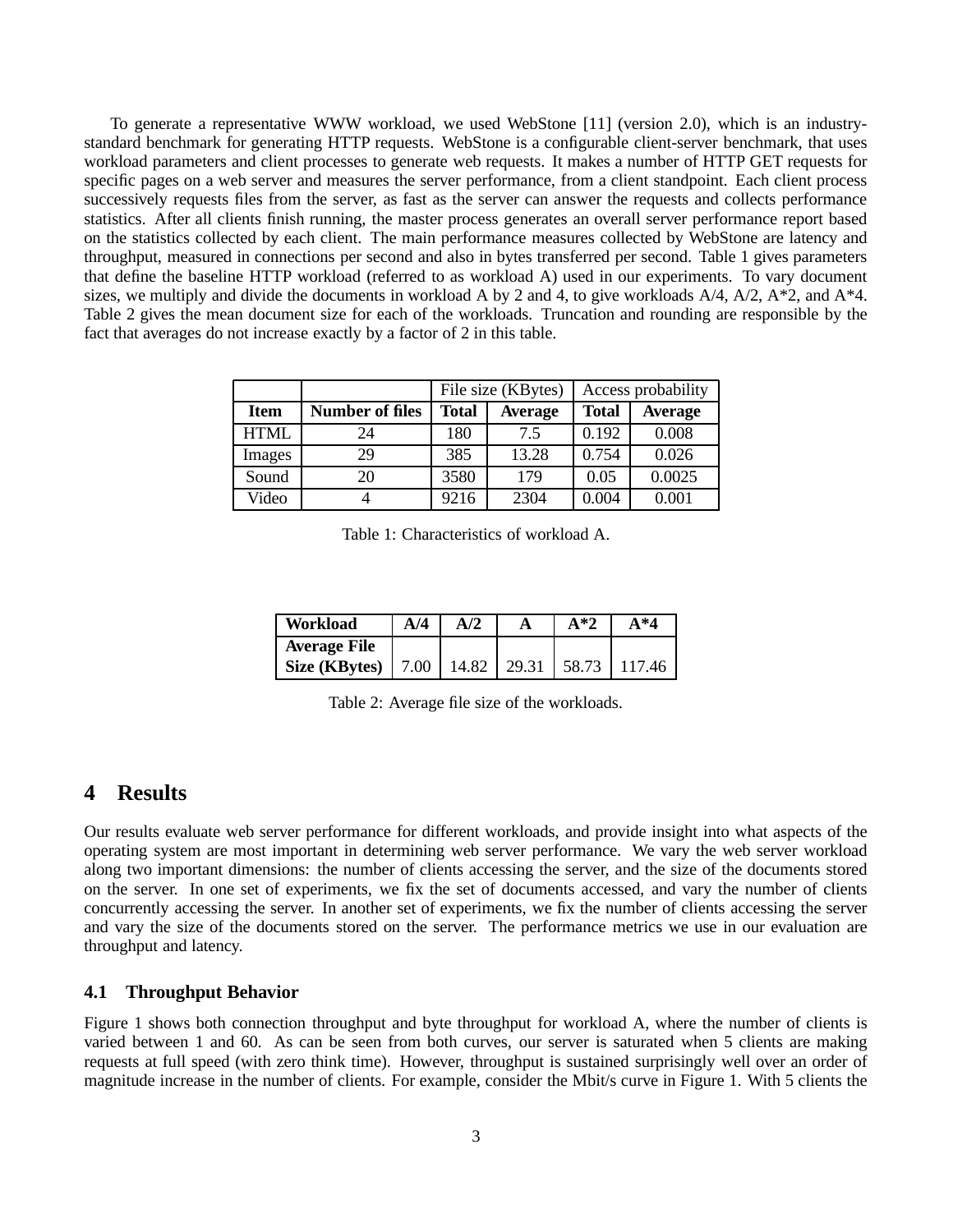

Figure 1: Throughput versus number of clients.



Figure 2: Throughput versus file size.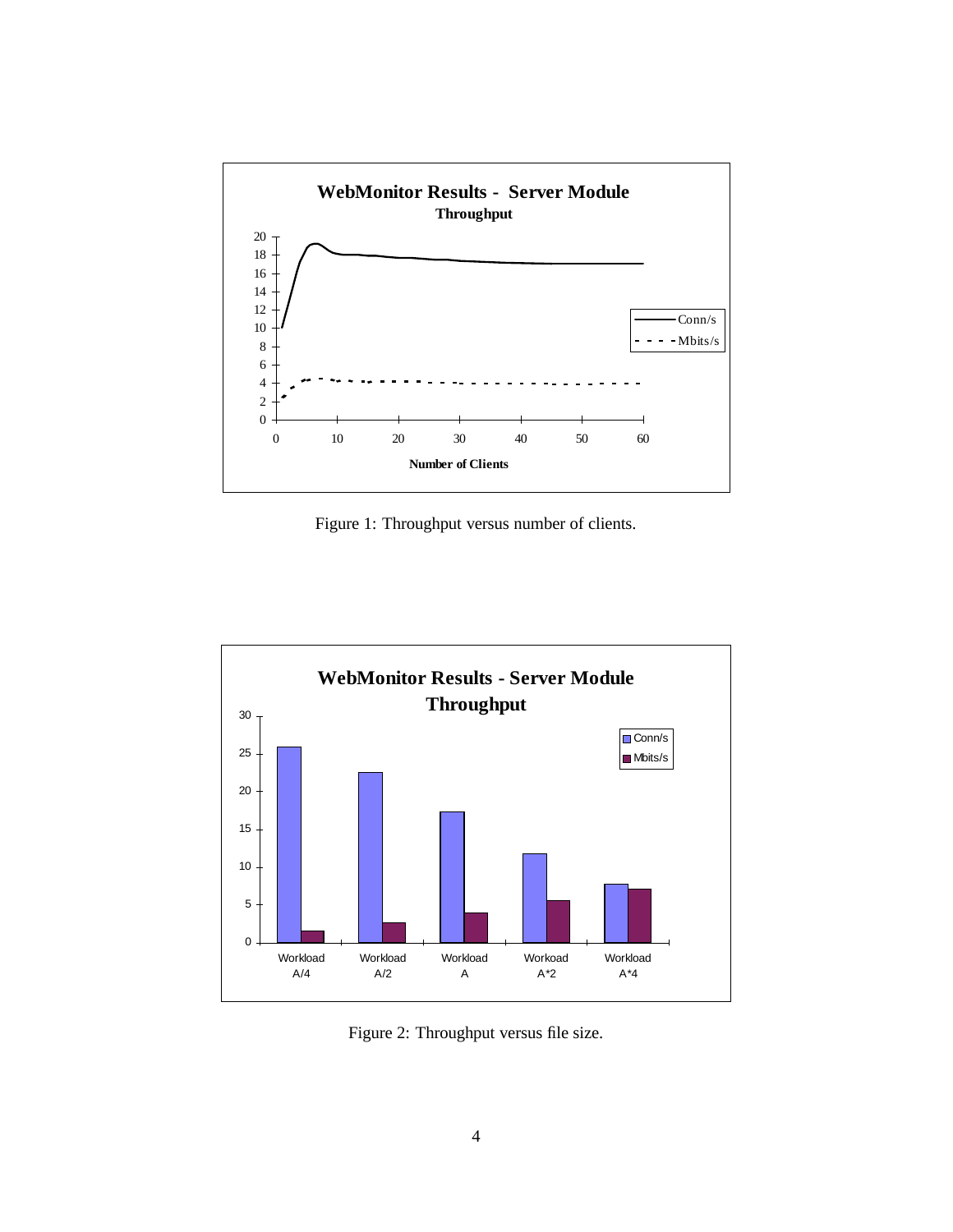aggregate throughput is 4.23 Mbit/s whereas with 60 clients the aggregate throughput is 3.81 Mbit/s. This represents only a 10% drop in terms of byte (or bit) throughput. Since connection throughput is close to the byte throughput divided by the mean file size (about 29 KB for workload A), the decrease in connection throughput from 5 to 60 clients mimics the decrease in byte throughput.

Figure 2 shows the connection throughput and byte throughput for 30 clients, where the document sizes increase by a factor of 16 from workload A/4 to A\*4. As expected, the connection throughput decreases as the document (or file) sizes increase. However, the byte throughput actually increases as the document sizes increase. This is because fixed per-connection costs are reduced for larger files, relative to the duration of the connection. We were somewhat surprised by this result since we expected more cache misses and paging in the memory system when transferring larger documents, and thus a decrease in byte throughput. If we just consider the footprint of the documents relative to the amount of physical memory in our server, workload A/4 represents about 21% of memory whereas workload A\*4 covers memory more than 3 times over. These results suggest the importance of fixed costs associated with servicing each request from a client. In fact, the connection throughput results in Figure 2 also hint at this. If fixed costs were not important, we would expect connection throughput to drop by roughly a factor of 16 going from workload A/4 to A\*4. However, we observe that this drop is only a factor of about 3.3. Our latency results in the next section confirm the hypothesis that fixed costs are important in determining web server performance, and show that the cost of updating the server request log is significant. We now turn our attention to understanding why byte throughput increases as document size increases.

To determine why byte throughput increases as document sizes increase, we reran our experiments for 30 Web-Stone clients with Linux kernel profiling enabled. We chose to profile the kernel rather than our application (i.e., the HTTP processes) since about 90% of the time is spent in the kernel on a web server [1], and the Server Module in WebMonitor already provides a coarse profile of where time is spent in the web server code. From the profiling data, we broke down how time was being spent in the kernel into six categories:

- 1. Low-level networking: Ethernet interrupt and device driver routines
- 2. High-level networking: TCP, IP, and socket routines
- 3. Low-level file system: IDE disk interrupt and device driver routines
- 4. High-level file system: read, write, and buffer cache routines
- 5. Timer management: timer routines used by TCP and device drivers
- 6. Other: routines for system calls, interrupt handling, scheduling, and memory management

Figure 3 shows where time is spent in the kernel for different document sizes. Note that the timer management routines consume a large fraction of processing in the kernel, especially when documents are smaller. For example, for workload A/4 over 50% of the time spent in the kernel is spent managing timers. We discovered that the vast majority of this timer management is due to maintaining timers for keeping TCP connections open at the server. This is required by TCP to guard against old data being received by a new connection. The Linux TCP implementation keeps these connections open for 60 seconds after the web server code has closed them, and during this time they linger in TCP's so-called TIME WAIT state. These results extend those in [7, 8, 9], which point out the poor interaction between TCP and HTTP. Our results suggest that other performance optimizations may also be appropriate. For example, improving the implementation of timer management in Linux may yield a significant performance improvement. It is also interesting to note that as less time is spent managing timers, the time is mostly consumed by the low-level networking as it is reallocated. In contrast, the fraction of time spent performing high-level networking, high-level file system operations, and other activities doesn't change that much as file sizes increase. However, the number of low-level file system operations does become non-negligible as the file sizes increase, as one would expect.

We wanted to understand what inside TCP was changing as the time spent managing timers in the kernel dropped from about 51% for workload A/4 to about 11% for workload A\*4. To do this we used the Kernel Module within WebMonitor to determine the number of connections in each of the different TCP states (including TIME\_WAIT).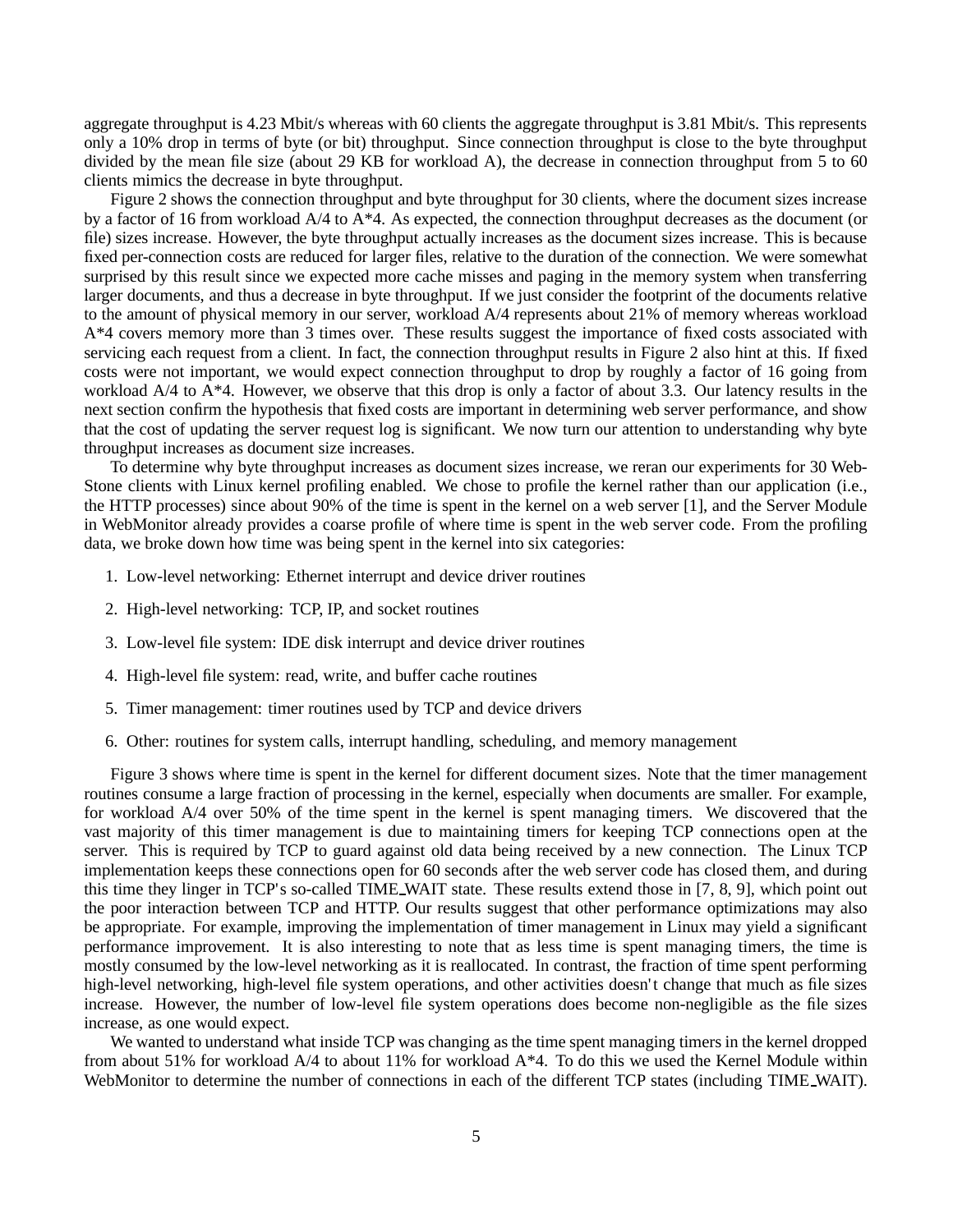

Figure 3: Kernel profiles for different file sizes.

Table 3 shows these results for the three TCP states where a significant number of connections were found. Note that there is a strong correlation between number of connections in the TIME WAIT state and the percentage of kernel time devoted to timer management.

| Workload           | A/4     | A/2     |        | $A*2$  | $A^*4$ |
|--------------------|---------|---------|--------|--------|--------|
| <b>ESTABLISHED</b> | 29.59   | 29.25   | 29.25  | 28.20  | 26.51  |
| <b>TIME WAIT</b>   | 1399.85 | 1216.54 | 937.35 | 626.74 | 398.02 |
| <b>CLOSED</b>      | 52.10   | 45.44   | 34.83  | 24.09  | 15.92  |

Table 3: TCP connection states for different file sizes.

The main conclusion we can draw from Figure 3 and Table 3 is that timer management for the TCP TIME WAIT state is an important fixed cost associated with handling each HTTP request. As this fixed cost is reduced relative to the duration of the connection, the fraction of time spent managing timers in the kernel is reduced. This time is reallocated to performing more useful work on behalf of the clients communicating with the server. Thus, we observe that byte throughput actually increases as document sizes increase.

We also profiled the kernel for experiments where we varied the number of clients accessing the document collection in workload A (as in Figure 1). We found that the manner in which time was spent in the kernel did not change that much. Specifically, the kernel profiles for between 5 and 60 clients were very similar to the workload A profile shown in Figure 3. Thus, varying the file size changes the way the operating system is stressed, however, changing the number of clients (at least from 5 to 60) does not.

### **4.2 Latency Behavior**

Figure 4 shows variation in response time and latency by number of clients. Transmission time is the reason for the difference between these metrics. As we increase the number of clients, the transmission time (which includes the time to get access to the network) also increases. As a consequence, clients spend more time at the client-side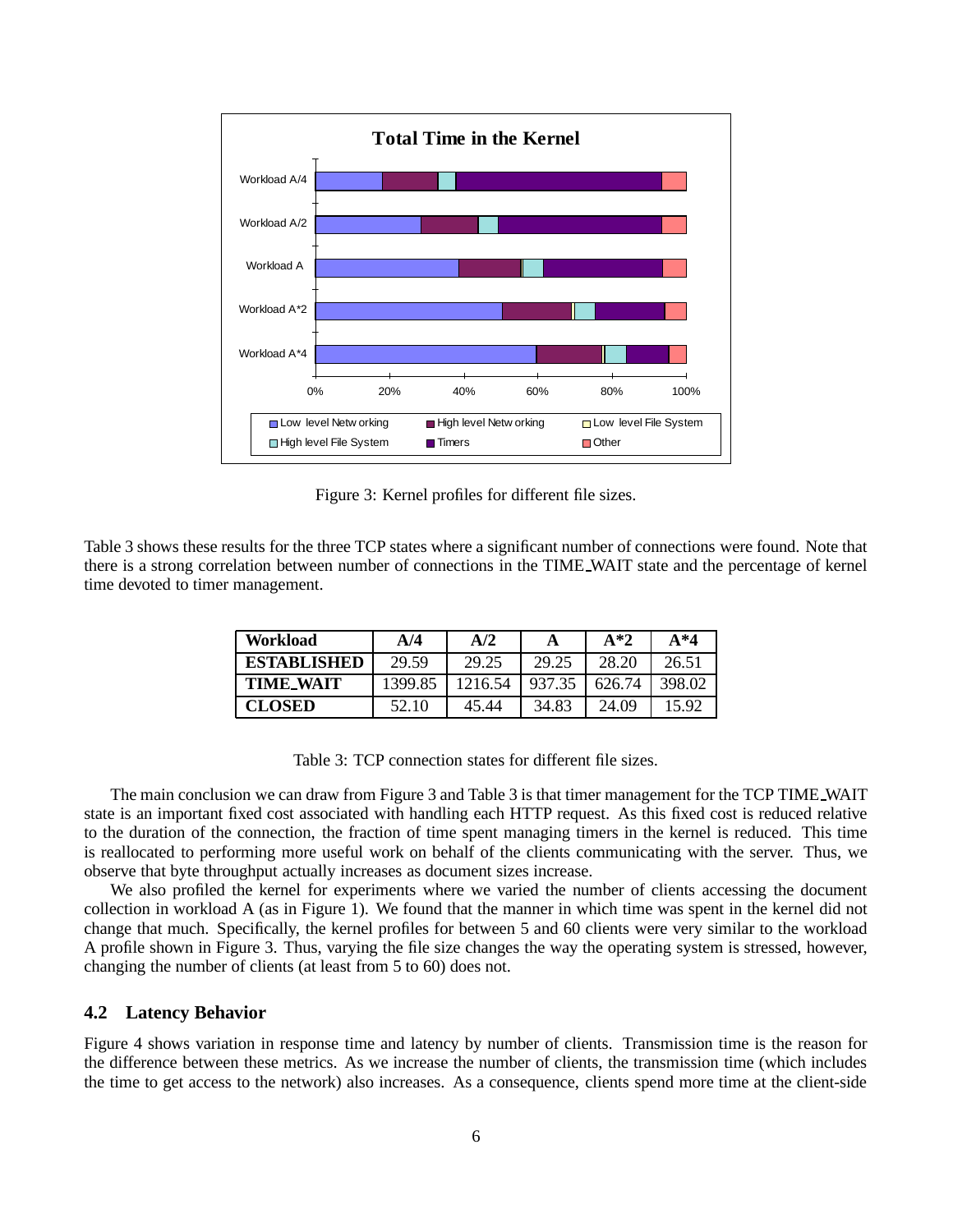

Figure 4: Time measurements versus number of clients.



Figure 5: Time measurements versus file size.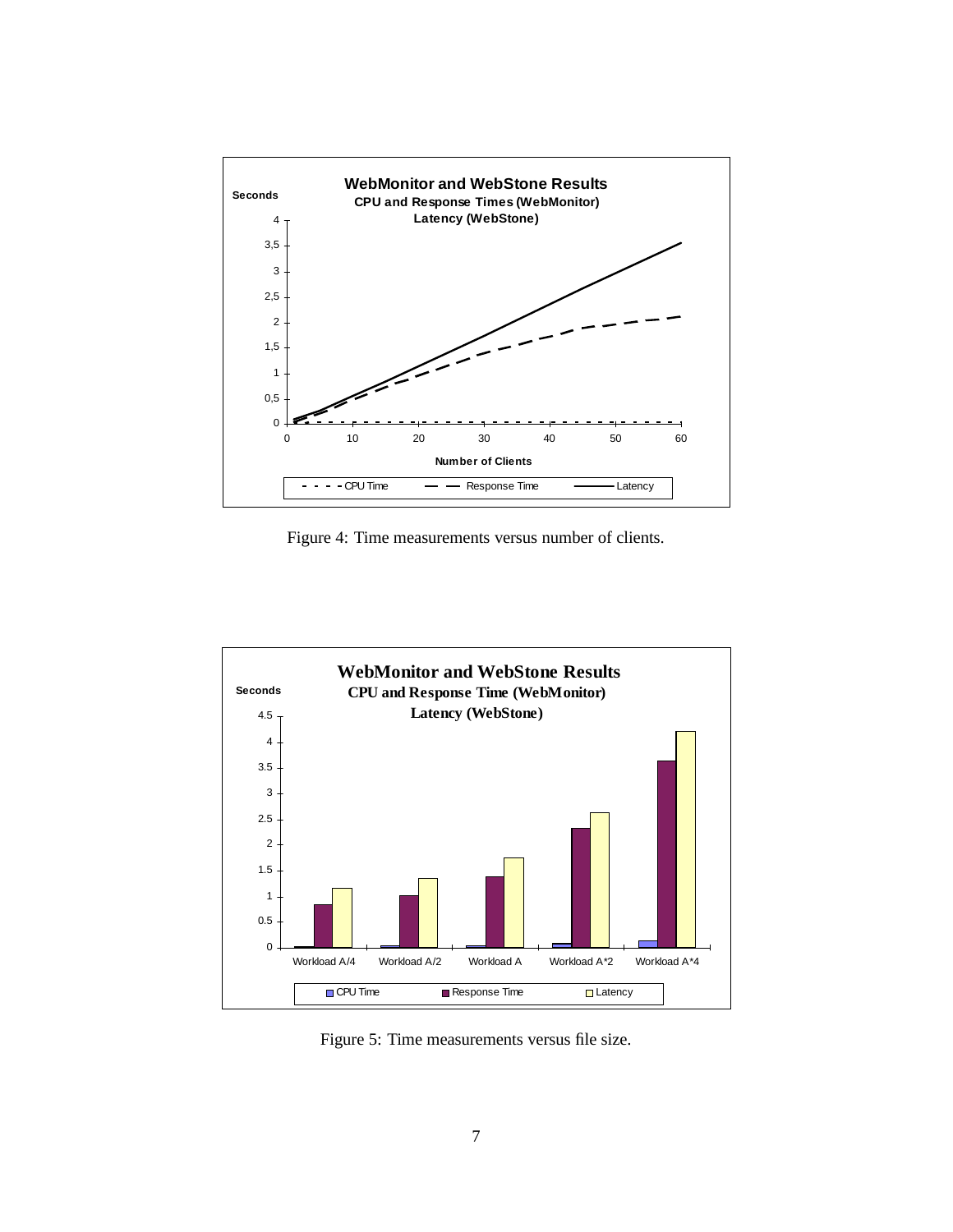sending packets. The number of server processes (running on behalf of the client requests) does not increase linearly with the number of clients. For  $1, 5, 10, 15, 20, 30, 45,$  and 60 clients, the number of running processes are  $1, 6.47$ , 11.54, 15.09, 16.53, 24.90, 31.72, and 35.21, respectively. Figure 4 can be better understood in light of Little's Law, which states that  $N = R \times X$ , where N is the average number of clients in the system, R is the average time spent in the system and  $X$  is the throughput. As can be seen in Figure 1, throughput is sustained as the number of clients is varied between 1 and 60. We can roughly consider that throughput  $(X)$  is constant from 10 to 60. As a result, we then have  $R$  directly proportional to the number of clients, which explains the straight line for latency in Figure 4. Likewise, we can understand why response time (measured at the server-side) increases sub-linearly. This is because the number of running processes increases more slowly than the number of clients.

In Figure 5, we show latency measurements for 30 clients, where the size of the workload varies by a factor of 16, from  $A/4$  to  $A^*4$ . We used these measurements to estimate the fixed cost per connection for a zero-byte request, which is around 25 milliseconds. This includes logging time plus parsing time, and the time on the network to send the response header.

We wanted to further analyze the breakdown of response time at the server (see Figure 5) for our experiments varying document sizes for 30 clients. Again, our goal was to separate the fixed costs associated with each HTTP request and assess their importance in determining web server performance. To achieve this goal, we used the timing facility within the Server Module of WebMonitor to separate fixed costs (parsing and logging HTTP requests) from variable costs (i.e., processing requests).



Figure 6: Breakdown of response time at the server.

Figure 6 shows the server response time (from Figure 5), broken into its three main components. What is most surprising about these results is the cost of updating the server log after each HTTP request. This logging cost dominates all other costs (including actually processing the request) until the mean file size is larger than 30 KB. The logging time is slightly less when document sizes are smaller, however, it still averages about 23 milliseconds per connection for workload A/4. In examining the Linux code that is executed when the server log is updated, there is a critical section in which a clean buffer cache entry containing the inode for log file is acquired by the HTTP process updating the log. The HTTP process then locks the inode, writes it, and then releases the lock. Although the